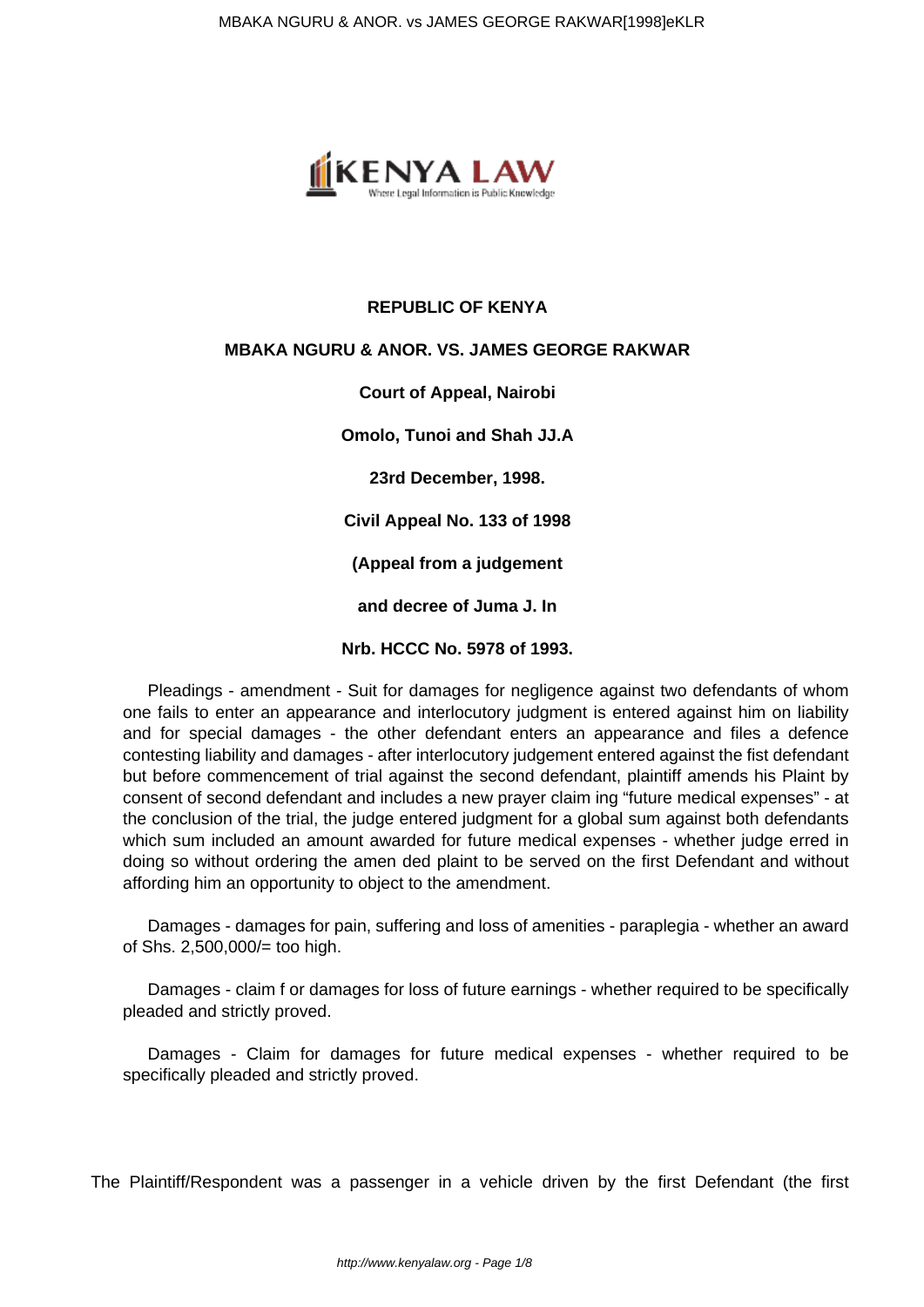appellant) and owned by the second Defendant (the second appellant). The Plaintiff received serious physical injuries when the vehicle overturned. He sued the two Defendants for damages arising out of this first Defendant's negligence for which he claimed the second Defendant was vicariously liable.

The first Defendant did not enter an appearance and interlocutory judgement in respect of liability and for special damages amounting to shs. 3,800/= was entered against him in default of such appearance. The second Defendant entered an appearance and filed its defence by which it denied liability and put the damages in issue. The issues were settled in due course and the suit was thereafter set down for hearing for the determination of the second Defendant's liability and the assessment of damages against both the Defendants.

On the day fixed for the hearing, the plaint was amended by consent of the Plaintiff's and second Defendant's counsel to include the allegation that the vehicle was at the time of the accident in the possession and control of the second Defendant and to include a prayer claiming "Future Medical Expenses". On completion of the hearing, the trial judge entered judgment in favour of the Plaintiff for Shs. 6,793,210 made up as follows:

| 1. General damages for pain, suffering and loss of amenities | Shs. 2,500.000.00 |
|--------------------------------------------------------------|-------------------|
| 2. Loss of future earnings                                   | Shs. 1,943,760.00 |
| 3. Future medical expenses                                   | Shs. 2,349,450.00 |
|                                                              | Shs. 6,793,210.00 |

The Plaintiff, who was 40 years old at time of the accident, suffered the following injuries:-

i) Paraplegia resulting from a fracture of the T12 thoracic Vertebra with spinal cord damage.

=========

- ii) Severed distal phallanx of the left index finger.
- iii) cuts on the right cheek and in the right eye brow area.

As a result of these injuries, the Plaintiff suffered from incontinence of urine and stool and had recurrent bed sores, painful back due to implanted hardware, painful involuntary spasms especially on the left lower limb and difficulty in mobility, especially in transferring himself from bed to wheel-chair and vice-versa. His disability was medically assessed at 100%. The Defendants appealed.

## **HELD:-**

i) The trial judge erred in entering judgment in the sum of Kshs. 6,793,210/= against both the Defendants jointly and severally when

some of the Plaintiff's claims were amended and included in his plaint after interlocutory judgement had already been entered against the first Defendant. He should have ordered the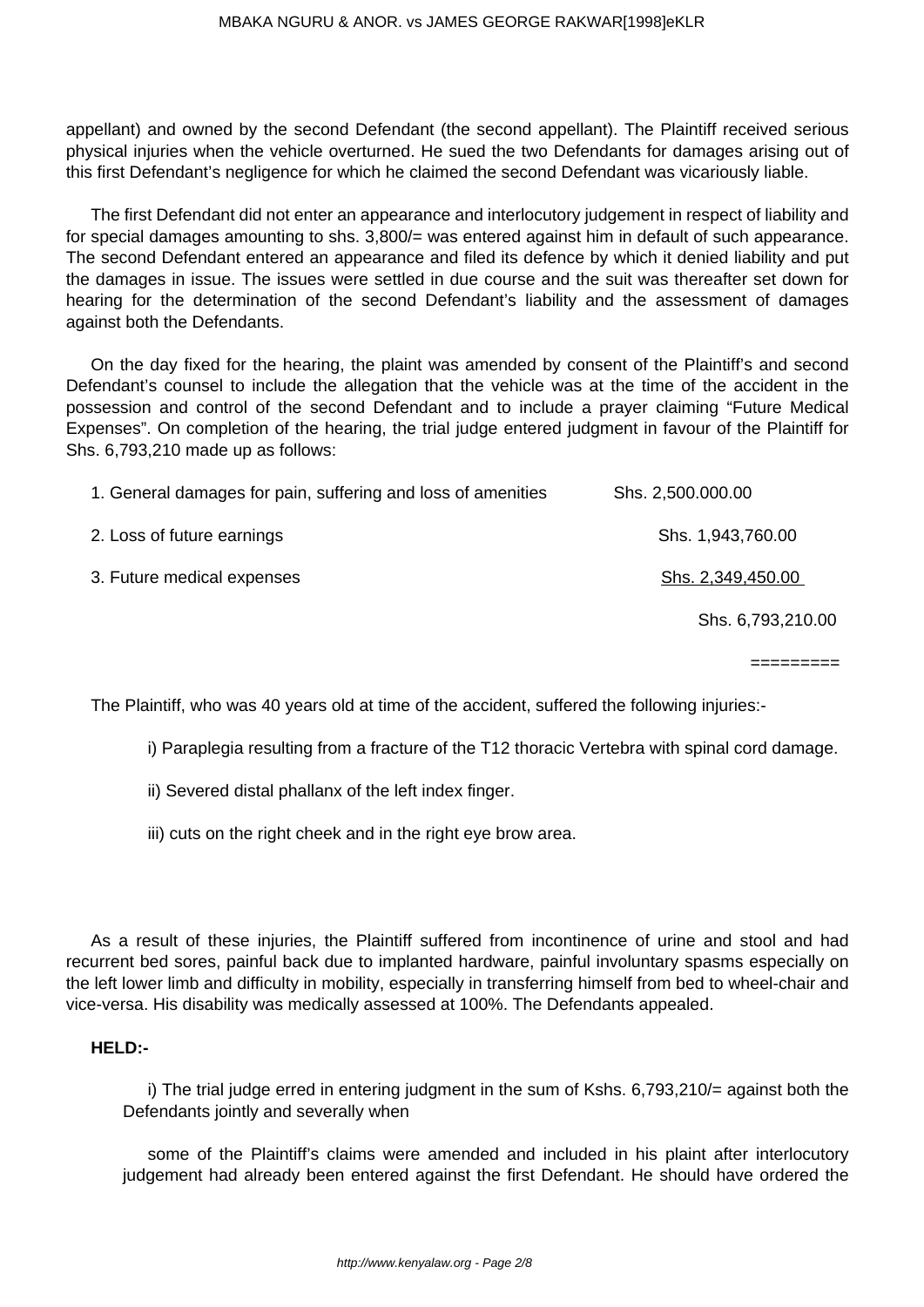amended plaint to be served on the first Defendant before holding him liable for the whole of the judgment amount. Had he done so, the first Defendant would have had an opportunity of objecting thereto. This course was also rendered necessary by reason of the fact that the second Defendant's vicarious liability was dependant on the first defendant's liability both as regards negligence and quantum of damages. However as the above issue was not taken up as a substantive ground of appeal and the second Defendant did not eventually contest the issue of vicarious liability, it was not necessary to decide the appeal on this ground.

ii) The amount of Shs. 2,500,000/= by way of damages was so inordinately high that it was appropriate to reduce it to Shs. 1,500,000/=.

iii) The claim for loss of future earnings was a claim for special damages which ought to have been specifically pleaded and strictly proved. Since it was neither pleaded nor proved, the award of Shs. 1,943,760/= would be set aside in its entirety.

iv) Likewise, the claim for future medical expenses was also not pleaded or proved. A mere reference to future medical expenses in a medical report produced at the trial was not sufficient to justify an award. Therefore, the award of Shs. 2,349,450/= for this head of damage would also be set aside in its entirety.

v) The total award of Shs.  $6.7923.210/=\text{was therefore reduced to Shs. }1.500.000/=\text{.}$ 

Orders accordingly.

Muthoga and Mwiti for the Appellants/Defendants

Owino for the Respondent/Plaintiff.

Cases referred to:

- 1) Assuman Mohamed & Anor. vs Saluro B. Mohamed Civil Appeal No. 30 of 1997
- 2) Kagaragari vs. Aya (1982 -88) I KAR 768
- 3) Salim Zein & Anor. vs. Rose Mulee Mutua Civil Appeal No. 147 of 1994
- 4) Joseph Chege vs.The Attorney General Nrb HCCC No. 6456 of 1992
- 5) Samuel N. Mabasa vs. Abdi Ogle HCCC No. 1581 of 1990 (Nrb)
- 6) Abdi Aziz Abdul vs. Kenya Bus Services Ltd. HCCC 1135 of 1987(Nrb).
- 7) Francis K. Mumu vs. Malaba & Others HCCC No. 1460 of 1990(Nrb)
- 8) Geoffrey Mutuba vs. Marie Kuria & Another HCCC No. 821 of 1991(Nrb)
- 9) Margaret Wanjiku vs. The Attorney General HCCC No. 5602 of 1989(Nrb)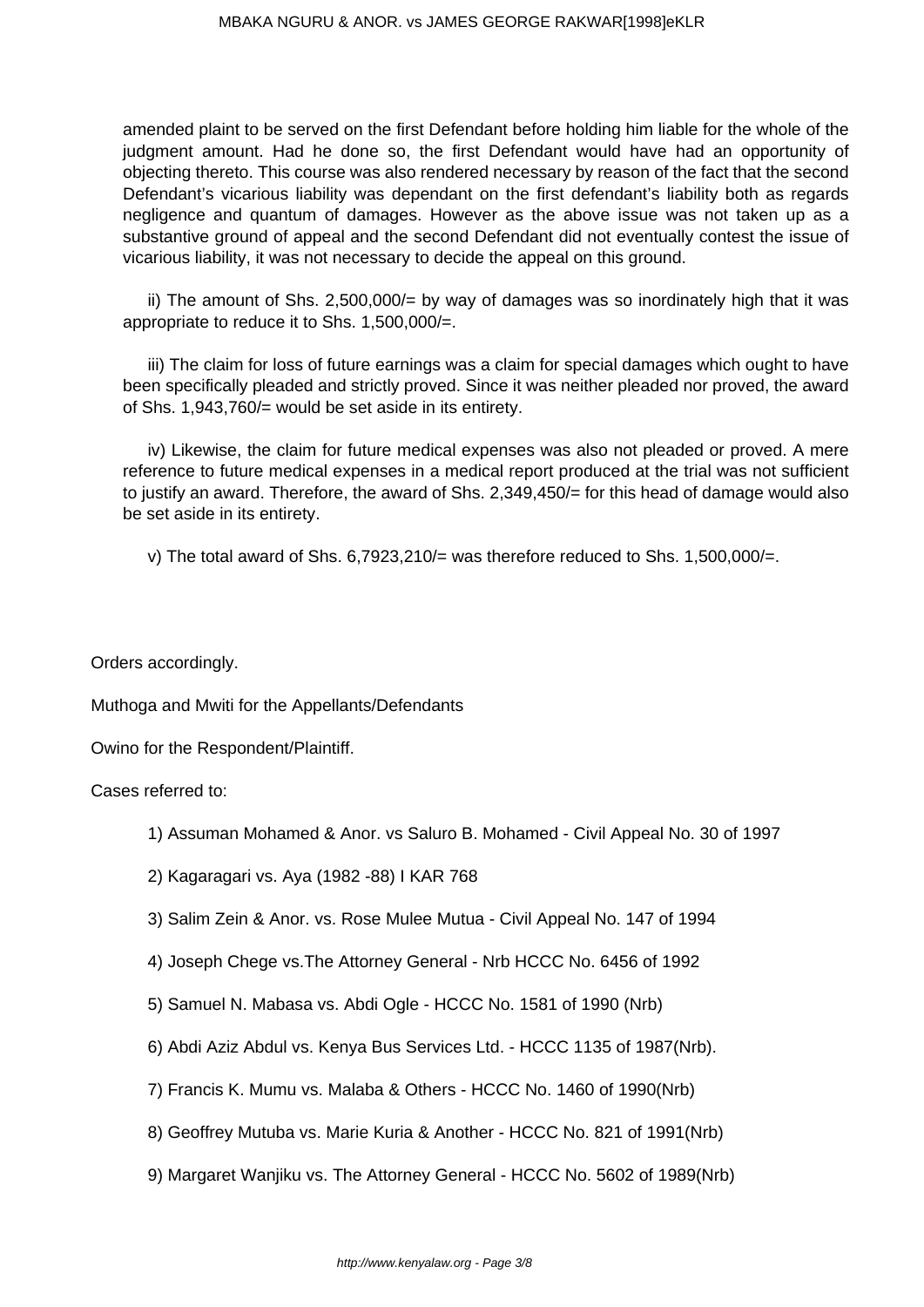10) Cecilia Mwangi vs. Ruth W. Mwangi - Civil Appeal No. 251 of 1996

## **JUDGEMENT OF THE COURT**

This appeal arises out of a road accident which occurred on 1st of May, 1993 along Mombasa-Nairobi road in Nairobi. For the sake of convenience we will refer to the parties as "the plaintiff" or "the defendants" or "the first defendant" or "the second defendant" as appropriate. The second defendant (Kenya Wildlife Service) was at the material time in charge of or in control of motor vehicle registration number GK 651U and the plaintiff was a passenger therein.

The said vehicle overturned whilst being driven by the first defendant (Mbaka Nguru) as a result of which

the Plaintiff (James George Rakwar) was seriously injured. It is trite law that when a vehicle overturns it is for the driver to explain the reason for such overturning and in the absence of a reasonable explanation, connoting no negligence, the negligence of the driver is presumed. In this case the first defendant, though served with the summons and copy plaint, did not enter an appearance and interlocutory judgment, in default of such appearance, was entered against him on 29th April, 1994. That means judgment was entered against him in respect of liability and special damages in the sum pleaded (Shs. 3,800/=) and the award of costs was to await judgment on assessment of general damages. The interlocutory judgment was against the first defendant only. The second defendant entered appearance and filed a defence on 18th February, 1994. In its defence the second defendant denied liability and put the damages in issue. The issues were settled by the Principal Deputy Registrar, Mr. Njai, on

24th October, 1994 and the suit came up for hearing, after some adjournments, as regards the second defendant's liability and assessment of damages against both the defendants, on 12th June, 1997 and the hearing was concluded, after an adjournment, on 15th October, 1997. Written submissions were then filed and the learned judge (Juma, J) delivered judgment on 11th December, 1997. On 12th June, 1997, the plaint was amended by consent of the plaintiff's and the second defendant's counsel to include the allegation that vehicle GK 651U was at the material time in possession and control of the second defendant and also to include (in the prayers) a prayer in the following words:

"(e) Future Medical Expenses."

The reason why we have set out the sequence of the events relating to the hearing in the superior court is because Mr. Muthoga (who appeared for the appellants - defendants with Mr. Mwiti took issue with the learned judge on his entering judgment jointly and severally against both defendants when some of the claims of the plaintiff were included in the plaint after interlocutory judgment was entered against the first defendant. Mr. Muthoga is right in saying that the plaint as amended should have been served on the first defendant so as to make him liable in respect of the whole judgment. If this lacuna (nonservice on the first defendant of the amended plaint) was properly considered the learned judge would have adjourned the proceedings after ordering the amendments so as to enable the plaintiff to serve the first defendant with the amended plaint who would have then had the opportunity of objecting thereto, if he so wished. Mr. Muthoga's argument is valid as the second defendant's liability is vicarious and such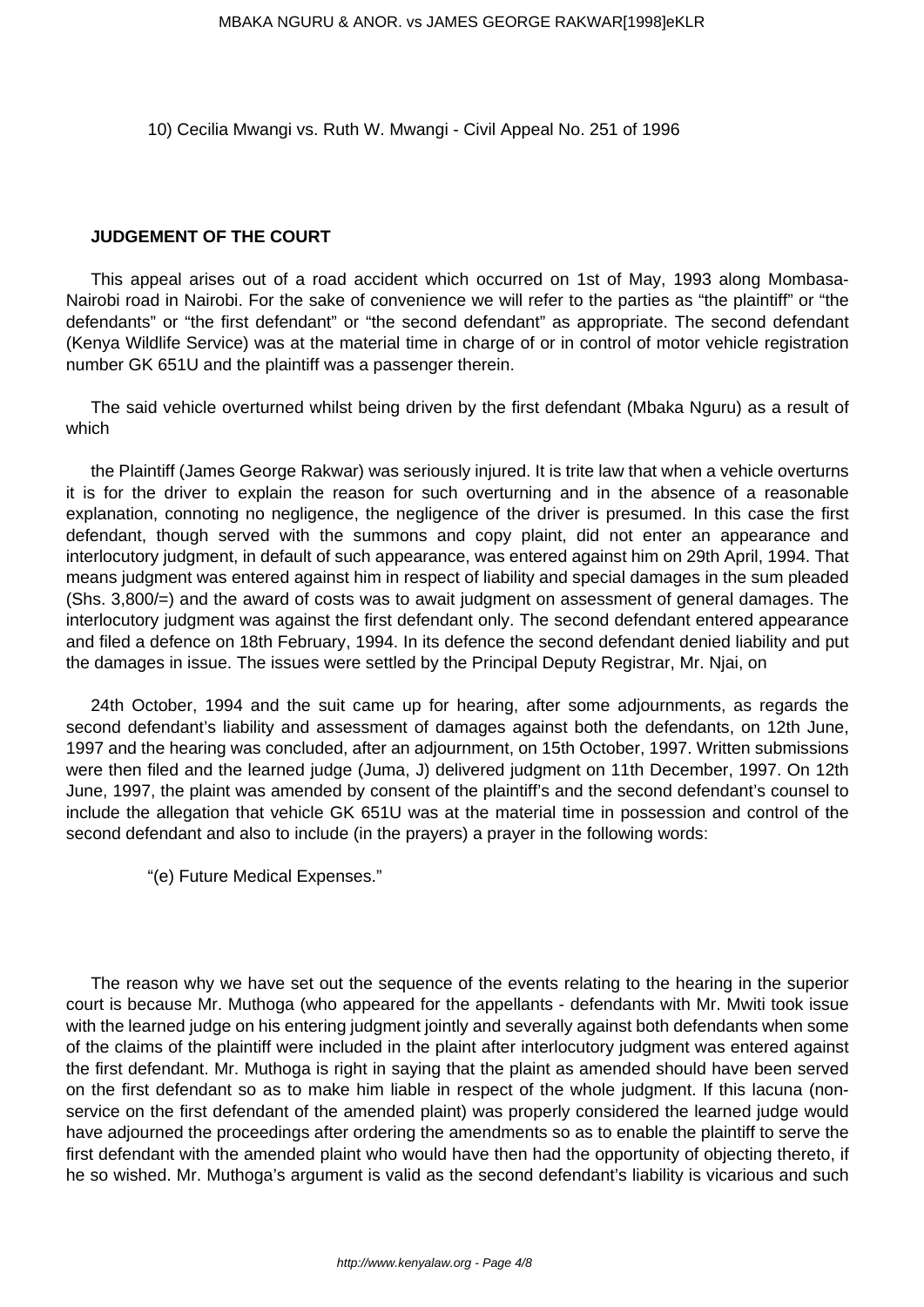liability would depend on the first defendant's liability both as regards negligence and quantum of damages. However, this issue was not taken up as a substantive ground of appeal and in the circumstances of this case it is not now relevant. The second defendant did not eventually contest the issue of its vicarious liability and fully contested the issue of damages.

This appeal is, primarily and substantially, as Mr. Muthoga pointed out, against the quantum of damages and the propriety in awarding some of the heads of damages. The learned judge made the following awards:

| 1. General damages for pain, suffering and loss of amenities | Shs. 2,500.000.00 |
|--------------------------------------------------------------|-------------------|
| 2. Loss of future earnings                                   | Shs. 1,943,760.00 |
| 3. Future medical expenses                                   | Shs. 2,349,450.00 |
|                                                              | Shs. 6,793,210.00 |

=========

He entered judgment against the defendants jointly and severally in the sum of Shs. 6,784,210/= if the arithmetic was properly done. However, nothing turns on this small difference.

Mr. Muthoga in arguing his first two grounds of appeal attacked the award of Shs. 2,500,000/= in respect of pain, suffering and loss of amenities as being far in excess of what was justifiable having regard to comparable awards in cases involving similar injuries, urging that there must be uniformity in awards. He relied on a passage in the judgment of this court in the case of Ossuman Mohammed & another vs. Saluro Bundit Mohumed, Civil Appeal No. 30 of 1997, (unreported) where this court said, quoting from the case of Kigaragari vs. Aya (1982 - 1988) I KAR 768:

"Damages must be within limits set out by decided cases and also within limits the Kenyan economy can afford. Large awards are inevitably passed on to the members of the public, the vast majority of whom cannot afford the burden, in the form of increased costs for insurance or increased fees."

In pointing out the principles upon which an appellate court may interfere, Mr. Muthoga relied on a passage in Salim Zein and another vs. Rose Mulee Mutua, Civil Appeal No. 147 of 1994 (unreported); The passage reads:

"The Appeal Court must be satisfied either that the judge, in assessing the damages, took into account an irrelevant factor, or left of account a relevant one, or that the amount is so inordinately low or so inordinately high that it must be a wholly erroneous estimate of damage." These are the correct principles and have been followed for many years now. Keeping them in mind we refer to the various authorities relied upon by both counsel in the superior court with regard to the kind of injuries the plaintiff suffered. The injuries were:-

1. Paraplegia resulting from a fracture of the T12 thoracic vertebra with spinal cord damage.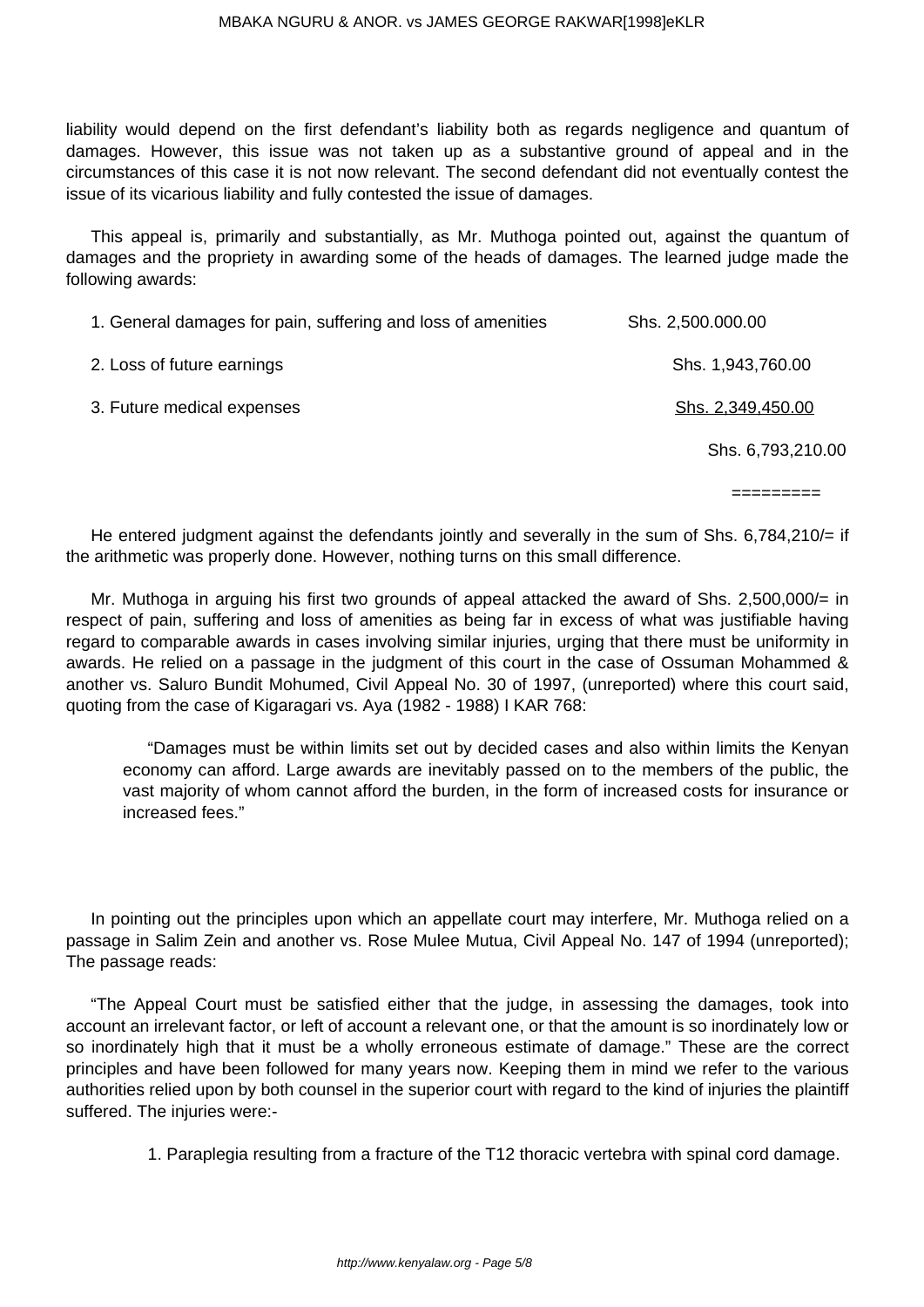- 2. Severed distal phallanx of the left index finger.
- 3. Cuts on the right cheek and in the right eye brow area.

As a result of these injuries the plaintiff, who was 40 years of age at the time of the accident, suffered from incontinence of urine and stool and had recurrent bed sores, painful back due to the implanted hardware, painful involuntary muscle spasms especially on left lower limb and difficulty in mobility especially self transfer from bed to wheel chair and vice versa. These are the unchallenged findings of Dr. Audi, a consultant surgeon and traumatologist practising in Nairobi and Professor Ruberti, a consultant neurosurgeon who put the plaintiff's disability at 100%. The cases quoted by counsel in the superior court as well as in this court showing comparable or near comparable injuries are as follows:-

1. Joseph Chege vs. Attorney General Nairobi, HCCC No. 6456, (unreported). For injuries of similar nature (permanent disability being 80%)Mbito, J www.kenyalawreports.or.ke 6 awarded a sum of Shs. 800,000/= for pain suffering and loss of amenities on 30th October, 1997.

2. Samuel Ndiwa Mabasa vs. Abdi Ogle, Nairobi HCCC No. 1581 of 1990 (unreported). For paraplegia and other resultant disabilities, similar to those of the plaintiff in this case, Mwera, J awarded a sum of Shs. 700,000/= for pain and suffering on 22nd July, 1992.

3. Abdi Aziz Abdul vs.Kenya Bus Services Ltd, HCCC NO. 1135 of 1987, (unreported). For similar injuries - paraplegia and resultant disabilities as well as some brain injuries, Butler- Sloss, J awarded a sum of Shs. 800,000/= for pain and suffering and loss of amenities on 22nd May, 1989.

4. Francis Kaguta Mumu vs. Malaba and others, HCCC No. 1460 of 1990. For similar injuries - paraplegia and resultant disabilities, Mwera, J awarded Shs. 900,000/= for pain suffering and loss of amenities, on 18th March, 1993.

5. Geoffrey Mutuba (Minor) vs. Manie Kuria & Another NBI HCCC No.821 of 1991. For paraplegia and resultant disabilities, Mbogholi-Msagha, J awarded a sum of Shs. 2,000,000/= for pain suffering and loss of amenities on 17th April 1993.

6. Margaret Wanjiku & others vs. The Attorney General & another NBI.HCCC No. 5602 of 1989. For paraplegia and resultant disabilities, Mbogholi - Msagha, J awarded a sum of Shs. 1,000,000/= for pain suffering and loss of amenities on 14th March, 1991.

Mr. Owino for the plaintiff laid stress on the above-mentioned Shs. 2,000,000/= awarded in 1993 to justify the award in this case in the sum of shs. 2,500,000/= but he conceded that the Margaret Wanjiku case stood by itself. In the other

cases the award for comparable injuries stood at Shs. 800,000/=to 1,000,000/= for pain suffering and loss of amenities, some four years ago. The Plaintiff in this case has been incapacitated one hundred per cent as a result of the injuries already enumerated by us. The award must however reflect the trend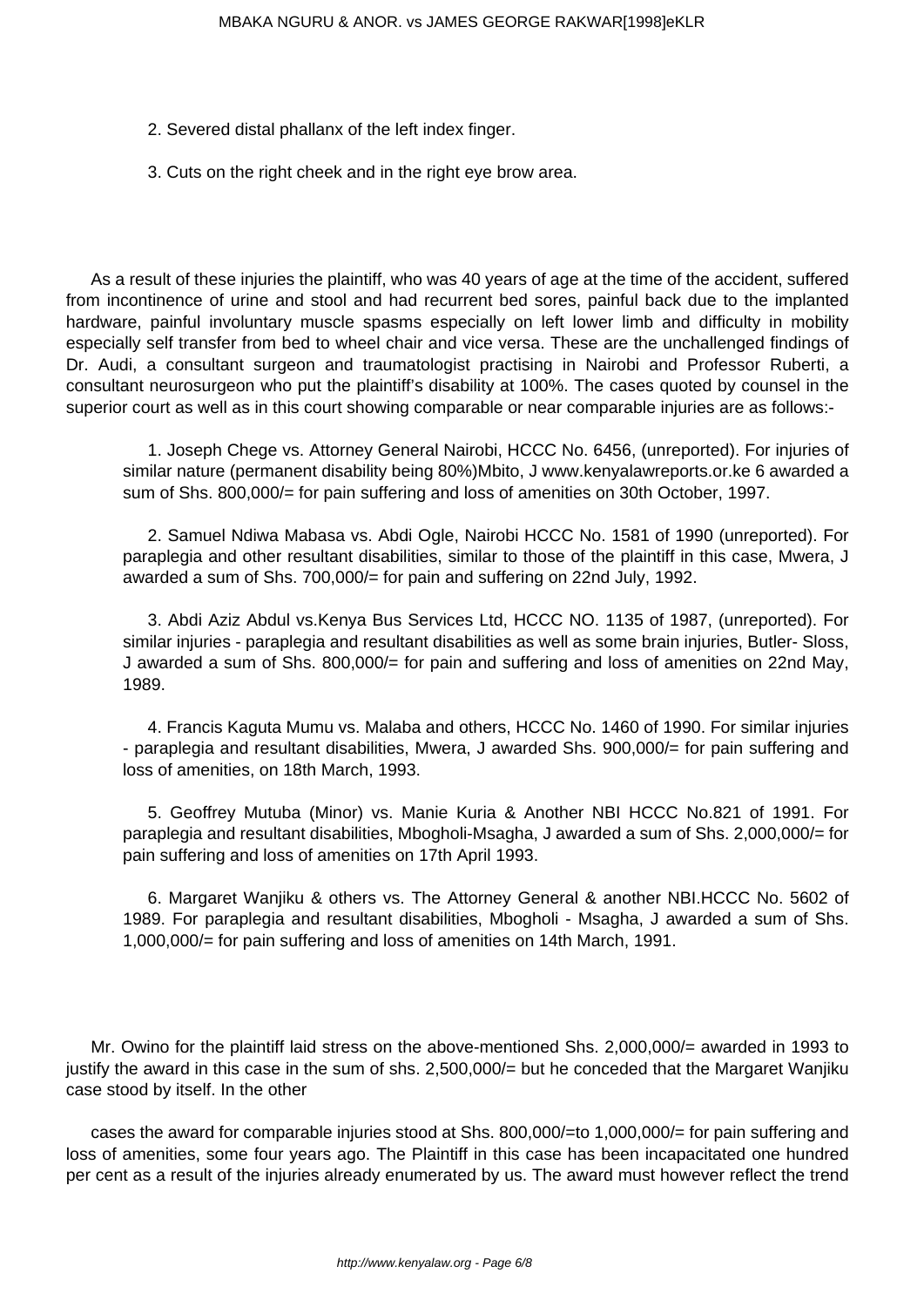of previous, recent, and comparable awards. Considering the authorities cited and also considering all other relevant factors this court has to take into account, and keeping in mind that the award should fairly compensate the injured within Kenyan conditions and also keeping in mind that the plaintiff is left alone to deal with his problems, his wife having left him, we consider that the learned judge's award of Shs. 2,500,000/= for pain suffering and loss of amenities is so inordinately high that it does not correctly represent the damage suffered. We are mindful of the fact that some of the awards referred to by counsel are not too recent. We assess the general damages for pain suffering and loss of amenities at Shs. 1,500,000/=. In so doing we note that the plaintiff's injuries are of grievous nature.

We come now to the award of Shs. 1,943,760/= for loss of future earnings. It is noted that such damages were not pleaded. This court in the case of Cecilia Mwangi & Another vs. Ruth W. Mwangi, Civil Appeal No. 251 of 1996, (unreported) said:

"Loss of earning is a special damage claim. It must be specificallypleaded and strictly proved. The damages under the head of "loss of earning capacity" can be classified as general damages but those have also to be proved on a balance of probability. The plaintiff cannot just "throw figures" at the judge and ask him to assess such damages. See the case of Kenya Bus Services Ltd. Vs. Mayende (1991) 2 KAR 232 at page 235 where this court www.kenyalawreports.or.ke 7 referred to the cases of Ali vs. Nyambu t/a Sisera Store, Civil Appeal No. 5 of 1990 (unreported), and Shabani vs.City Council of Nairobi (1985) I KAR 684 and the statement by Lord Goddard C.J. in the case of Bonham Carter vs. Park Ltd (1948) 647 T.L.R. 177 was approved:"

We need not set out here the statement of Lord Goddard C.J. It will suffice to say that Plaintiffs who do not plead their damages properly and who then do not prove the same do so at their own risk. They will not get those damages however sympathetic the court may feel towards them. The rules of pleading and modes of proof must be adhered to. In the absence of any pleading as to damages claimed under this head we are constrained to disallow the whole of that award and we set it aside wholly. We would point out that the learned judge, in any event, in applying a 13 year multiplier for loss of earning capacity, in respect of a 40 year old plaintiff erred. The plaintiff was kept in the employment of the second defendant some four years after the accident with no salary loss. He would have had even more years to work had he not been retrenched along with 600 other employees of the second defendant. If he was not given any lump sum payment for early retirement (we are told he was paid in that behalf) and if his pension had been arrested (which was not the case) then an eight year multiplier would have been appropriate if the claim was properly pleaded.

Mr. Owino for the plaintiff laid stress on the fact that the plaintiff had given evidence as to his loss of earning capacity and the evidence was not challenged. What the plaintiff said was:

Prior to accident I was in charge of Rhino Capturing Unit. My title was assistant warden. On transfer I was to assist the officer in charge. Was there for 8 months then transferred to Mombasa to do administrative work. There for 3 years and then transferred to Kwale since July last year. My job of Assistant Warden translated into Tannest (sic) officer. My job had been advertised. I was not taken. I am still there getting same salary. I agree I should be retired on medical grounds. My basic salary is Shs. 15,575/= per month.